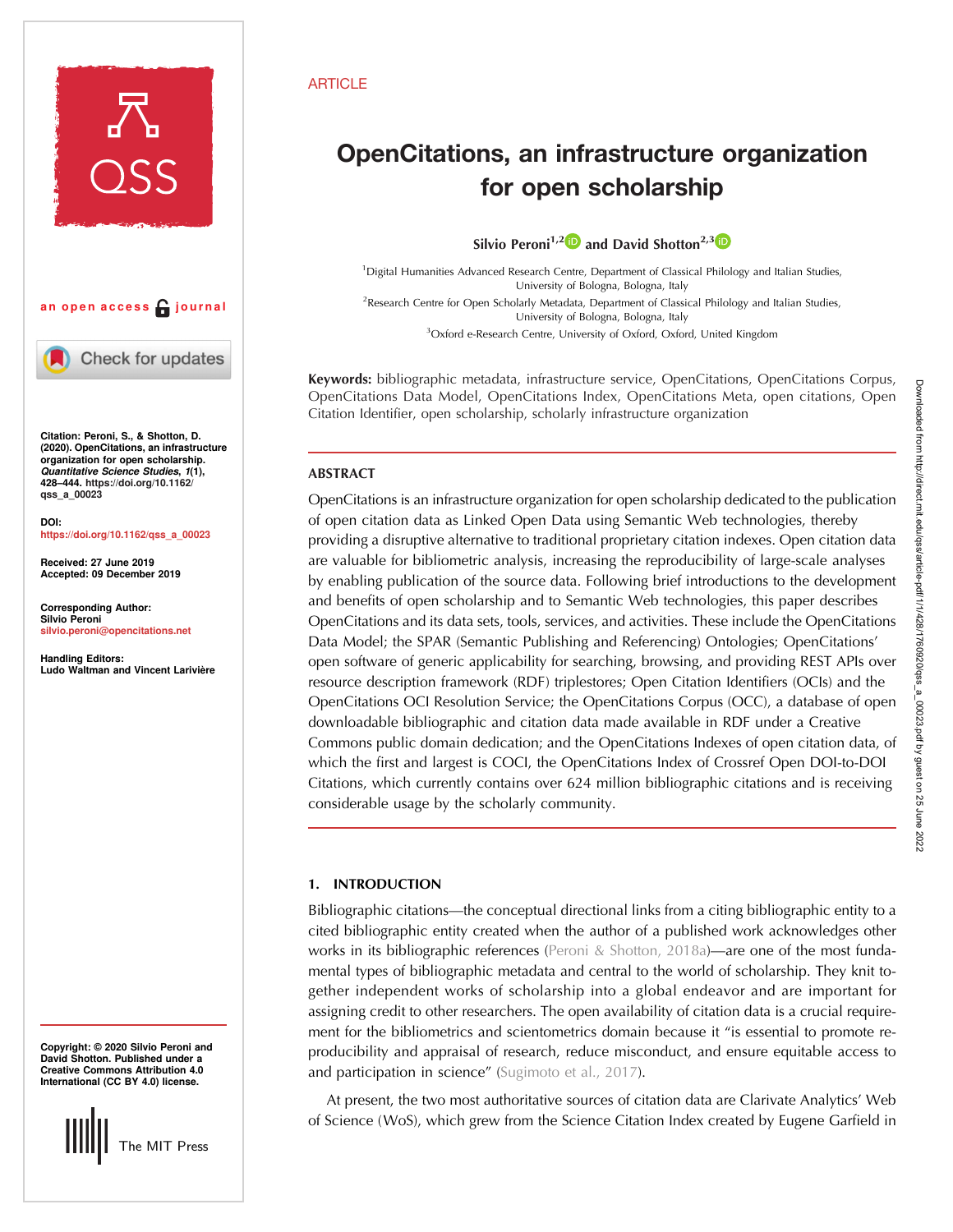1964, and Elsevier's Scopus, launched in 2004. Neither are open; most research universities have to pay tens of thousands of dollars annually to access one or both of them, whereas institutions and independent scholars that cannot afford such costs have no access. More recently, in addition to a number of subject-specific indexes, other sources of general citation data have been made available by other commercial companies, such as Google (Google Scholar), Digital Science (Dimensions), and Microsoft (Microsoft Academic, formerly Microsoft Academic Search). However, although access to these is free, all have license restrictions on users' ability to reuse and republish the citation data they provide, which limits the full description and reproducibility of research studies using these data.

OpenCitations [\(http://opencitations.net\)](http://opencitations.net) has been established for the specific purpose of disrupting that status quo by providing a fully free and open alternative for accessing global scholarly citation data in Linked Data form [\(Bizer, Heath, & Berners-Lee, 2009](#page-15-0)). In this article, we introduce the main data and services that OpenCitations provides and describe the known uses of its data within the scientometrics community and planned future developments in terms of new data and initiatives.

An additional excellent source of open citation data, albeit limited to the biomedical domain, is the recently released NIH Open Citation Collection, published by the Office for Portfolio Analysis of the Office of the Director of the U.S. National Institutes of Health ([Hutchins et al., 2019\)](#page-15-0). Citations from this resource, which are specifically citations between articles indexed in PubMed, can be retrieved using the iCite web service at [https://icite.od.](https://icite.od.nih.gov) [nih.gov.](https://icite.od.nih.gov)

## 2. FROM THE ORIGINS TO THE INITIATIVE FOR OPEN CITATIONS

The first data set released that contained open bibliographic and citation data was the OpenCitations Corpus (OCC), first made available in 2010 as the main output of the Open Citations Project funded by the Joint Information Systems Committee (JISC; [Shotton, 2013b\)](#page-16-0). JISC (now Jisc, a UK not-for-profit company), was at that time a UK government-funded organization providing infrastructure services, such as JANET, a high-speed network for the UK research and education community [\(https://www.jisc.ac.uk/janet](https://www.jisc.ac.uk/janet)), and awarding grants to support the development of innovative digital solutions for UK education and research. However, this initial version of the OCC was of limited scope. Between 2010 and 2016, a small number of reference lists had also been made openly available by Crossref [\(https://crossref.org\)](https://oaspa.org/oaspa-and-the-initiative-for-open-citations/). However, the availability of open references from that source changed drastically in April 2017 as a result of the Initiative for Open Citations (I4OC; [https://i4oc.org](https://oaspa.org/oaspa-and-the-initiative-for-open-citations/)).

The I4OC—of which OpenCitations is one of the founding members, together with the Wikimedia Foundation, Public Library of Science (PLoS), eLife, DataCite, and the Centre for Culture and Technologies at Curtin University—was created to promote the release of open citation data, specifically by asking scholarly publishers, who were already depositing the reference lists of their publications at Crossref, to make them open to everyone. Before I4OC started, just 1% of all the references deposited at Crossref by scholarly publishers were open. Following discussions between I4OC and the major publishers, and other events publicizing the Initiative over the past two years, more than 1,200 scholarly publishers (as of September 2019), including almost all the major scholarly publishers, have chosen to open their deposited references at Crossref. As a result, the percentage of papers with references deposited at Crossref for which the references are open has risen from 1% to 59%, and there are now over 500 million references openly available via the Crossref API. These major publishers include the American Geophysical Union, the Association for Computing Machinery, BMJ, Cambridge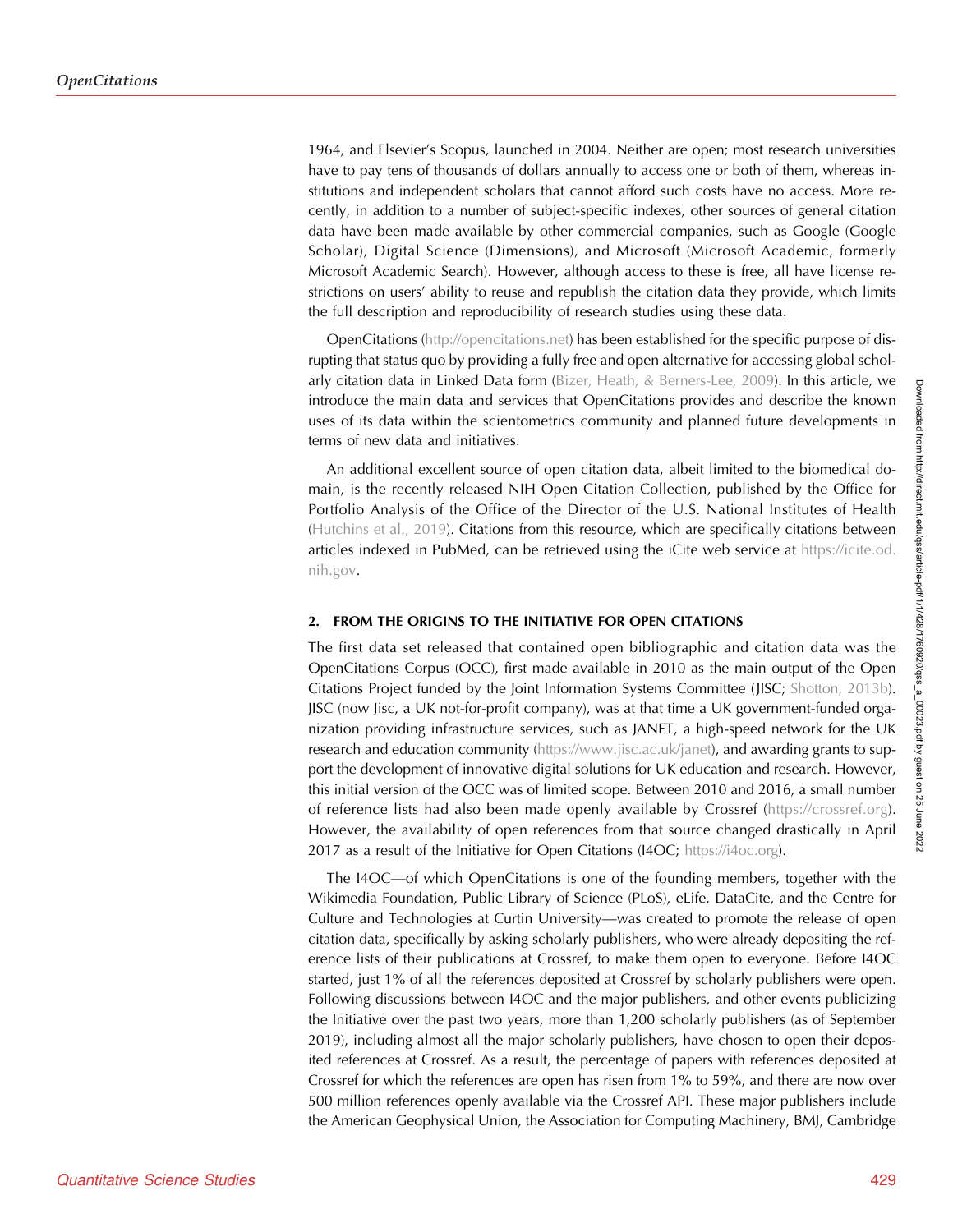University Press, Cold Spring Harbor Laboratory Press, EMBO Press, IOP Publishing, MIT Press, Oxford University Press, the Royal Society of Chemistry, SAGE Publishing, Springer Nature, Taylor & Francis, and Wiley.

The Initiative has also gathered an impressive group of important and supportive stakeholders, including libraries (including the California Digital Library and British Library), consortia (including the Open Research Funders Group and Open Access Scholarly Publishers Association), projects (including CORE and OpenAIRE), organizations (including Mozilla and the International Society for Scientometrics and Informetrics), companies (including Microsoft Research and Figshare), and, in particular, funders (including the Bill & Melinda Gates Foundation and Wellcome Trust) ([Shotton, 2018\)](#page-16-0). In addition, several international events, including the 2018 Workshop on Open Citations ([https://workshop-oc.github.io](https://oaspa.org/oaspa-and-the-initiative-for-open-citations/)) and WikiCite 2018 (https://meta.wikimedia.org/wiki/WikiCite 2018), have been held to promote the open availability of citation data.

These open Crossref references have been the basis for the creation and/or extension of commercial services, such as ScienceOpen [\(https://www.scienceopen.com\)](https://oaspa.org/oaspa-and-the-initiative-for-open-citations/) and Dimensions ([https://www.dimensions.ai](https://oaspa.org/oaspa-and-the-initiative-for-open-citations/)), and OpenCitations has also used them to populate COCI, the OpenCitations Index of Crossref Open DOI-to-DOI Citations, described below. In addition, several organizations are continuously acting to increase the support and provision of open citation data. For instance, the Open Access Scholarly Publishers Association (OASPA) has recently introduced the requirement that its members who are depositing reference lists with Crossref must make these reference lists openly available, in line with I4OC recommendations (see [https://oaspa.org/oaspa-and-the-initiative-for-open-citations/\)](https://oaspa.org/oaspa-and-the-initiative-for-open-citations/).

## 3. THE BENEFITS OF OPEN SCHOLARSHIP AND OPEN CITATIONS

The Initiative for Open Citations is just one of the disruptive changes that are presently characterizing the scholarly digital publishing landscape. As the open scholarship model gains traction, subscription models for access to journal content are crumbling, as evidenced by the Big Deal Cancellation Tracking website maintained by SPARC ([https://sparcopen.org/](https://sparcopen.org/our-work/big-deal-cancellation-tracking/) [our-work/big-deal-cancellation-tracking/\)](https://sparcopen.org/our-work/big-deal-cancellation-tracking/), which presently lists in excess of fifty academic libraries, institutions, and consortia that have cancelled their subscriptions to the journals of Elsevier and other major publishers, judging that they no longer offer value for the money.

The past two decades have seen an explosive growth of open scholarly information sources, providing radical alternatives to commercial sources of scholarly information. Predicated upon the belief that all the fruits of publicly funded scholarly endeavor should be openly available to all scholars and the general public, and complementing the open publication of knowledge more generally by Wikipedia ([https://www.wikipedia.org/\)](https://www.wikipedia.org/) and similar sources, the open scholarship (Open Science) movement can be characterized as having four distinct phases:

- Open source software, of which Linux as an operating system ([https://www.linux.com/](https://en.wikipedia.org/wiki/Uniform_Resource_Identifier)) and the Free Software Foundation [\(https://www.fsf.org/](https://w3id.org/oc/ontology)) are good examples.
- **Open access publication** of scientific articles and the rise of open access publishers, among which PLoS [\(https://www.plos.org/\)](https://w3id.org/oc/ontology), eLife ([https://elifesciences.org/\)](https://w3id.org/oc/ontology), and F1000 Research [\(https://f1000research.com/](https://w3id.org/oc/ontology)) are prominent.
- Open research data sets, held in repositories, of which the Protein Databank [\(https://](https://w3id.org/oc/ontology) [www.wwpdb.org/\)](https://w3id.org/oc/ontology) and the Dryad Data Repository ([https://datadryad.org/\)](https://w3id.org/oc/ontology) are just two prime examples among many in the biological realm, and espoused by organizations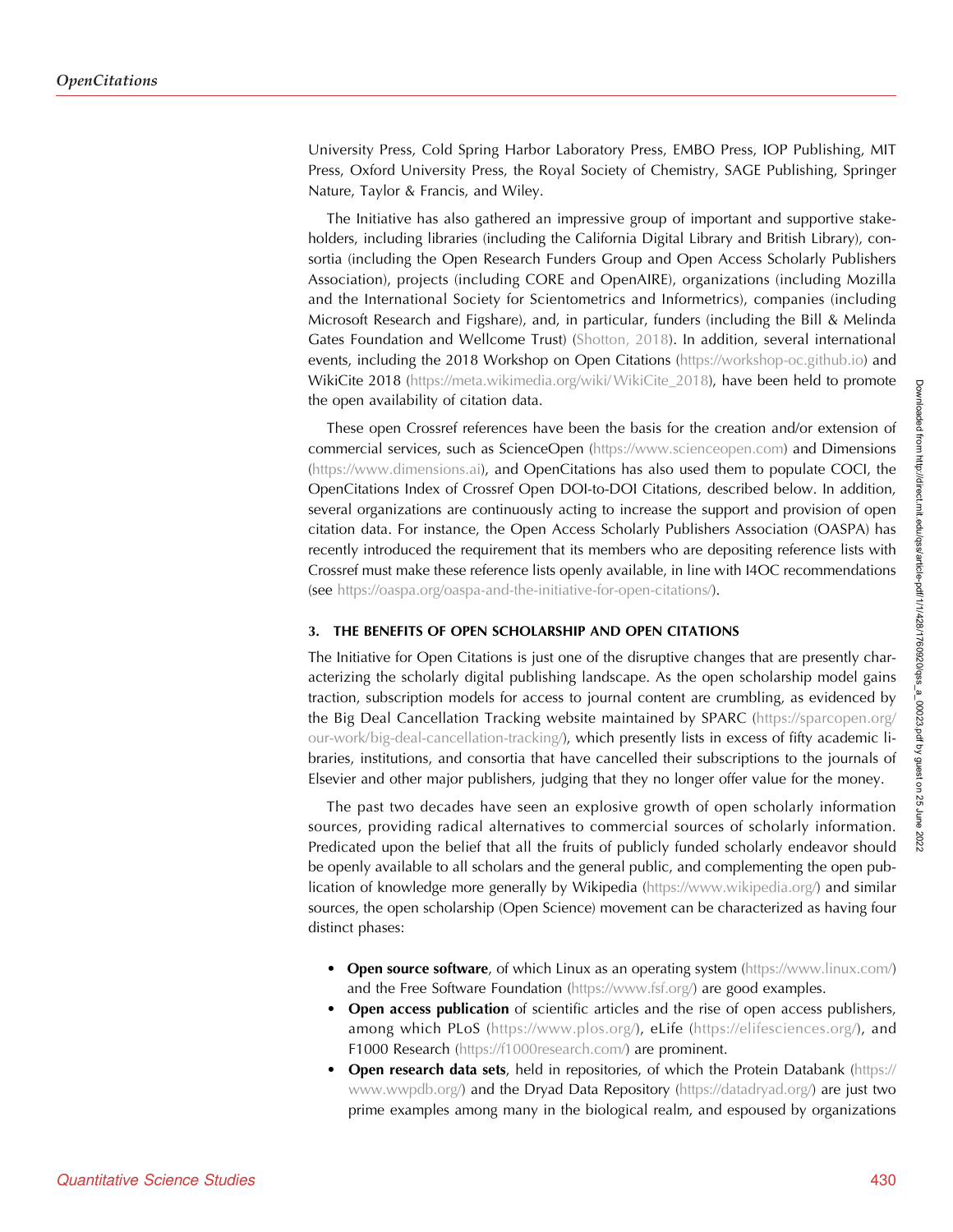such as CODATA ([http://www.codata.org/\)](https://w3id.org/oc/ontology), the Research Data Alliance [\(https://www.rd](https://w3id.org/oc/ontology)[alliance.org/\)](https://w3id.org/oc/ontology), and the European Open Science Cloud (EOSC, [https://www.eosc-portal.](https://w3id.org/oc/ontology) [eu/](https://w3id.org/oc/ontology)).

• Open bibliographic metadata, held by scholarly infrastructure organizations, such as PubMed ([https://www.ncbi.nlm.nih.gov/pubmed\)](https://w3id.org/oc/ontology) and Crossref [\(https://www.crossref.](https://w3id.org/oc/ontology) [org/\)](https://w3id.org/oc/ontology), whose services are invaluable to scholars worldwide.

Bibliographic metadata, the information describing scholarly publications, are key components of the open scholarly ecosystem, and prime among these are bibliographic citations, described in the introduction. Bibliographic citations are factual in nature, and such facts cannot be copyrighted and should not be placed behind subscription paywalls.

Those that benefit from open citations include the following:

- **Researchers and authors**, particularly those who are not members of the elite club of research universities that can afford subscription access to the commercial citation indexes WoS and Scopus.
- **Bibliometricians**, who will be able to publish the research data upon which their research findings are based.
- **Librarians**, who will be better able to support their stakeholder communities (authors, researchers, students, institutional administrators) by providing free access to citations.
- Funders, who can better assess the impact of scientific work and decide which researchers, ideas, and projects are worth funding.
- Academic administrators of research institutes and universities, who will more easily be able to track the scholarly productivity and influence of their members.
- **Research managers**, who will have open citation data available for integration in their CRIS systems, including those using the Common European Research Information Framework (CERIF).
- Data repositories, which will benefit from open bibliographic citations between their data sets and the articles describing them.
- Publishers, who will have more readers guided from open citation data to their online journals, which will secondarily attract additional article submissions.
- Finally, computer scientists and software providers, who will be able to exploit this free availability of citation data to build new applications and visualizations that we cannot even begin to imagine.

# 4. A BRIEF INTRODUCTION TO SEMANTIC WEB TECHNOLOGIES

The change toward open scholarship described in the previous section is not only social but also technological. Recently, one of the most discussed issues has been how to create a scalable infrastructure that can store and serve all the bibliographic and citation data of interest. A centralized solution (i.e., having all the information stored in a unique database) is not feasible in the long term, as the amount of data to be handled increases, due to performance issues and physical space needed for managing a service (access, REST API, query) appropriately. The Confederation of Open Access Repositories (COAR) has recently discussed this specific aspect in its 2017 report [\(COAR WG Next Generation Repositories, 2017\)](#page-15-0). It suggests that there is an urgent need for a "distributed globally networked infrastructure for scholarly communication," which should enable "cross-repository connections" by using "bidirectional links," and that should provide its data using formats that are "machine-friendly, enabling the development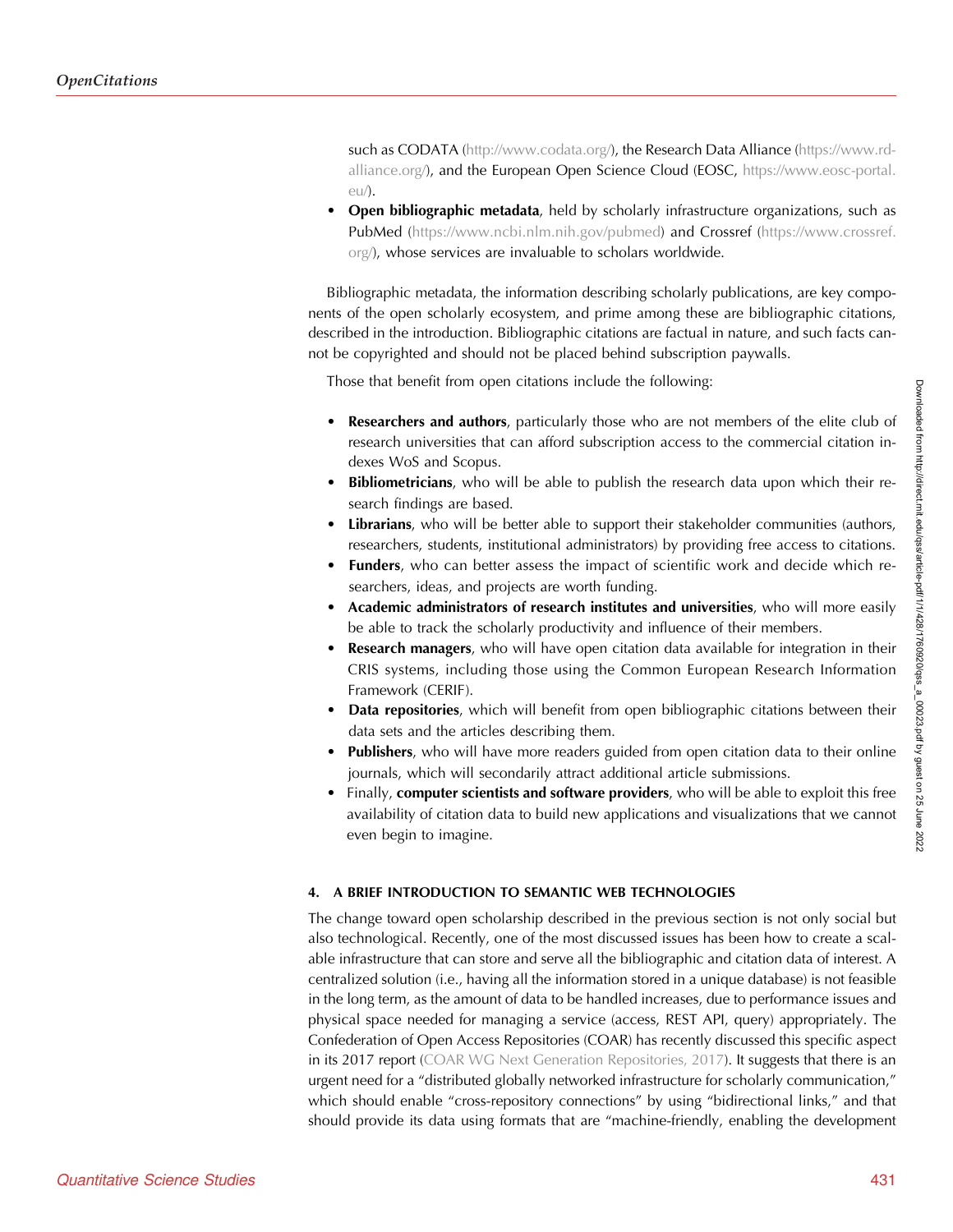of a wider range of global repository services." Semantic Web technologies are one of the strongest options for implementing such a globally distributed scholarly infrastructure.

The World Wide Web Consortium (W3C; <https://w3.org>) has designed a suite of Semantic Web technologies and standards [\(https://www.w3.org/standards/semanticweb/](https://www.w3.org/standards/semanticweb/)) that facilitate the use of precise semantics for the encoding and creation of machine-processable data on the web.

The main characteristics of the Semantic Web are simple:

- All entities (e.g., this article and its authors), their types (e.g., the classes to which all documents and people belong, such as "journal article," "author"), and their relationships (properties defining attributes or linking entities and their types together according to a particular semantics, such as the fact that this article is authored by Silvio Peroni and David Shotton), are identified by HTTP URIs ([https://en.wikipedia.org/wiki/](https://en.wikipedia.org/wiki/Uniform_Resource_Identifier) [Uniform\\_Resource\\_Identifier](https://en.wikipedia.org/wiki/Uniform_Resource_Identifier)), and their related information can be retrieved from the web by using such URIs.
- Publicly available and commonly accepted structured vocabularies (ontologies, [https://en.](https://w3id.org/oc/ontology) [wikipedia.org/wiki/Ontology\\_\(information\\_science\)](https://w3id.org/oc/ontology) are made available on the web to define the meanings of the different classes of entities and the relationships that link them.
- The abstract data model used to define the information related to such entities, types, and relationships is the Resource Description Framework (RDF) ([Cyganiak, Wood, &](#page-15-0) [Krötzsch, 2014](#page-15-0)).
- Each statement related to a particular entity is expressed in RDF as a subject–predicate– object "triple": For example, <Paper A> cito:cites <Paper B>, where CiTO ([http://](https://w3id.org/oc/ontology) [purl.org/spar/cito\)](https://w3id.org/oc/ontology) is the ontology in which the property "cites" is defined.
- RDF statements stored in different sources can be combined into interconnected information networks (directed graphs, [https://en.wikipedia.org/wiki/Directed\\_graph](https://w3id.org/oc/ontology)) forming "linked data"—thereby creating a web of knowledge, the Semantic Web, in which the truth content of each original statement is maintained.
- RDF triples can be stored in a particular type of database designed for graph data, known as a triplestore ([https://en.wikipedia.org/wiki/Triplestore\)](https://w3id.org/oc/ontology).
- Such data can be queried using SPARQL ([Harris & Seaborne, 2013\)](#page-15-0), a special query language able to retrieve and manipulate data stored in RDF format.

Further explanations of the Semantic Web and its applications to bibliographic information are provided in a series of short didactic posts entitled "Libraries and linked data," found on our Semantic Publishing blog ([Shotton, 2013a\)](#page-16-0).

# 5. OPENCITATIONS: TOOLS AND SERVICES

OpenCitations is an independent infrastructure organization for open scholarship dedicated to the publication of open bibliographic and citation data by the use of Semantic Web (Linked Data) technologies. It is also engaged in advocacy for open citations, particularly in its role as a key founding member of I4OC. For administrative convenience, OpenCitations is managed by the separate newly formed Research Centre for Open Scholarly Metadata at the University of Bologna [\(https://openscholarlymetadata.org\)](https://openscholarlymetadata.org), of which the two authors of this article, Silvio Peroni and David Shotton, are director and associate director, respectively.

OpenCitations espouses fully the founding principles of Open Science. It complies with the FAIR data principles [\(Wilkinson et al., 2016](#page-16-0)) proposed by Force11 (<https://www.force11.org>)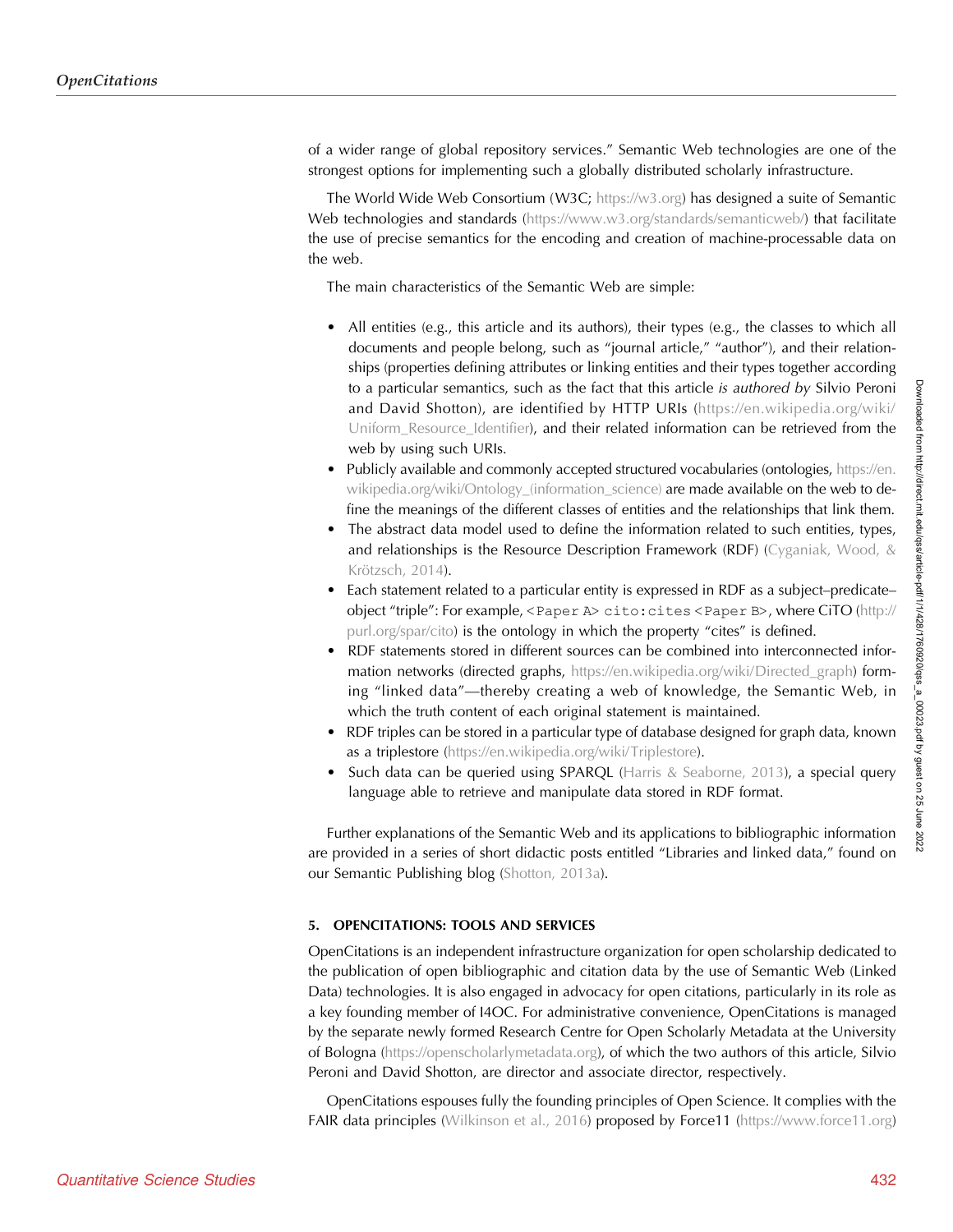that data should be **findable, accessible, interoperable**, and **reusable**, and it complies with the recommendations of I4OC that citation data in particular should be **structured**, separable, and open. On the latter topic, OpenCitations has recently published a formal definition of an Open Citation [\(Peroni & Shotton, 2018a](#page-16-0)) and launched a system for globally unique and persistent identifiers (PIDs) for bibliographic citations—Open Citation Identifiers (OCIs).

### 5.1. Open Citation Identifiers

The OCI is a globally unique PID for open bibliographic citations, as defined by Peroni  $&$ [Shotton \(2018a\).](#page-16-0) The OCI system has been developed by OpenCitations, which maintains a resolution service for OCIs at [http://opencitations.net/oci.](https://identifiers.org/oci) Given a valid OCI as input, this resolution service is able to retrieve metadata about the identified citation in RDF (as RDF/XML Turtle or JSON-LD), Scholix, JSON, or CSV formats.

Each OCI has a simple structure: the lowercase letters "oci" followed by a colon, followed by two sequences of numerals separated by a dash. The first sequence identifies the citing publication and the supplier database within which its metadata are to be found (e.g., Crossref or the OCC), and the second sequence identifies the cited publication and the supplier database within which its metadata are to be found. Each supplier database is defined by a numerical prefix assigned by OpenCitations containing a short sequence of positive integers delimited by zeros: For example, 020 is the Crossref prefix, and 030 is the OCC prefix.

Thus oci:0302544384-0307295288 is a valid OCI for a citation between two publications recorded in the OCC with internal OCC identifiers 2544384 and 7295288 respectively, and oci:02001010806360107050663080702026306630509-02001010806360107050663080 702026305630301 is a valid OCI for a citation between two publications recorded in Crossref with the DOIs 10.1186/1756-8722-6-59 and 10.1186/1756-8722-5-31, respectively. Details of how alphanumeric identifiers, such as DOIs, are transformed into the purely numerical sequences used in the OCIs are given by [Peroni & Shotton \(2019\).](#page-16-0) OCIs are designed for machine processing rather than human readability, so the length of the numerical strings created by such alphanumeric transformations is not a problem.

There are three main advantages of treating citations as first-class data entities in their own right, with their own globally unique PIDs:

- 1. All the information regarding each citation can be stored in one place, with associated metadata.
- 2. Citations become easier to describe, distinguish, count, and process.
- 3. If available in aggregate, citations described in this manner are easier to analyze using bibliometric methods, such as to visualize citation networks or to determine how citation time spans vary by discipline.

It should be noted that OCIs are not opaque identifiers, as they explicitly encode directional relationships between identified citing and cited entities, the provenance of the citation (i.e., the database that contains it), and the type of identifiers used in that database to identify the citing and cited entities. The OCIs defining citations between a group of publications that cite one another thus contain all the information required to construct the citation network of these publications.

OCIs have been accepted by the community, being recognized as PIDs for citations by the EU FREYA Project [\(https://www.project-freya.eu](https://identifiers.org/oci)) ([Ferguson et al., 2018\)](#page-15-0) and registered by Identifiers.org ([https://identifiers.org/oci\)](https://identifiers.org/oci), which is a PID registry and metaresolver.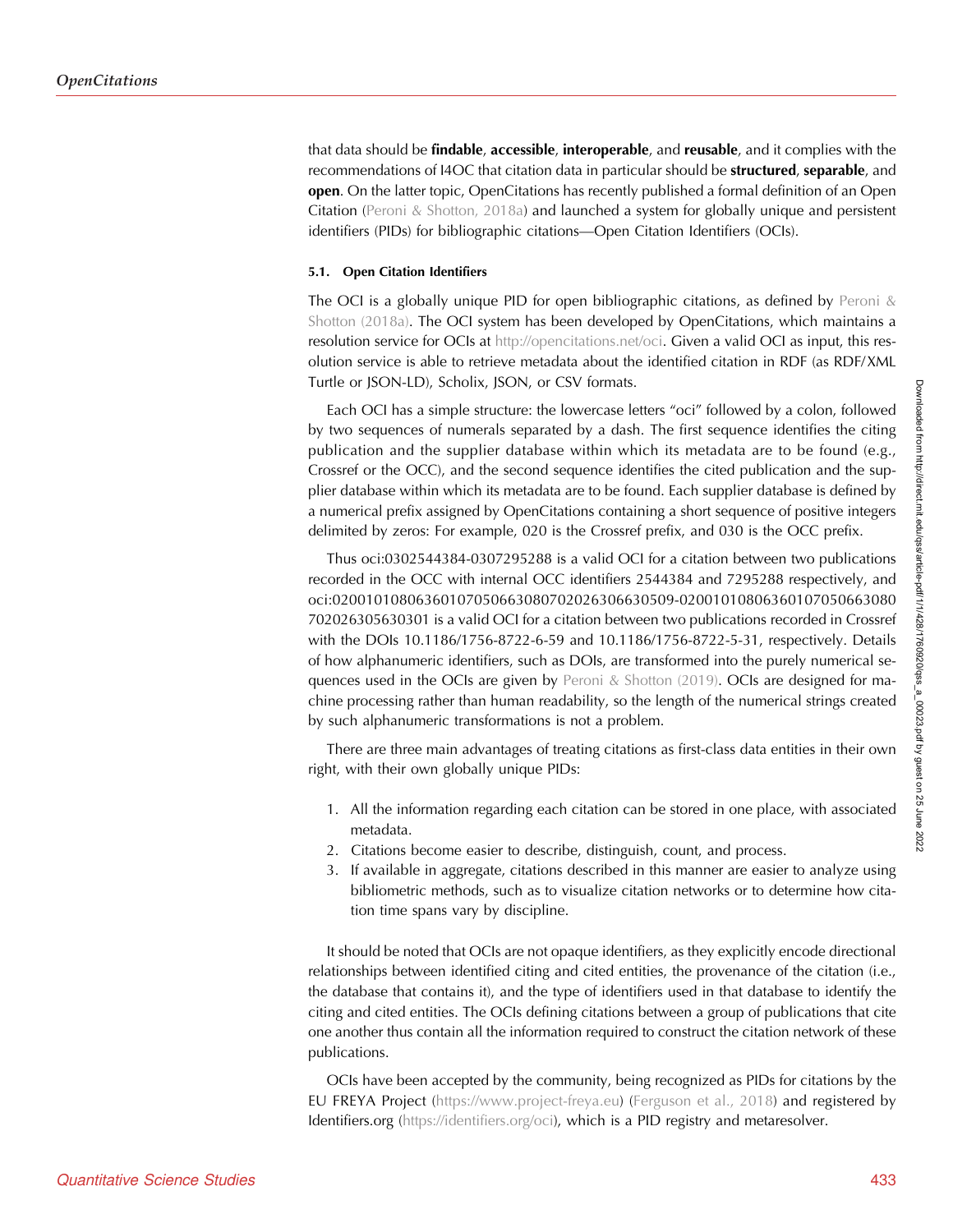# <span id="page-6-0"></span>5.2. The OpenCitations Data Model and the SPAR Ontologies

To enable the description of bibliographic and citation information in machine-readable terms, OpenCitations provided, maintains, and updates the OpenCitations Data Model (OCDM) ([Daquino, Peroni, & Shotton, 2019](#page-15-0)), briefly summarized in Figure 1.

The OCDM is used to model all the bibliographic and citation entities (i.e., the yellow rectangles in Figure 1, defining the classes of objects the data model allows one to describe), their attributes (i.e., the green arrows), and the relations to other entities (i.e., the blue arrows). All these aspects are exposed in any OpenCitation data set in RDF, using the "language" of the Semantic Web, in particular by employing OpenCitations' SPAR Ontologies ([http://www.](http://www.sparontologies.net) [sparontologies.net](http://www.sparontologies.net)) ([Peroni & Shotton, 2018b\)](#page-16-0). Such usage permits the publication of bibliographic and citation data as Linked Open Data (LOD), thereby conferring machine readability and interoperability of the data on the web. The OCDM may also be employed by third parties, either for their own use or to structure their data for submission to and publication by OpenCitations.



Figure 1. A [Graffoo](https://w3id.org/oc/ontology) diagram summarizing the OCDM, implemented using the OpenCitations Ontology (OCO) available at [https://w3id.org/](https://w3id.org/oc/ontology) [oc/ontology.](https://w3id.org/oc/ontology)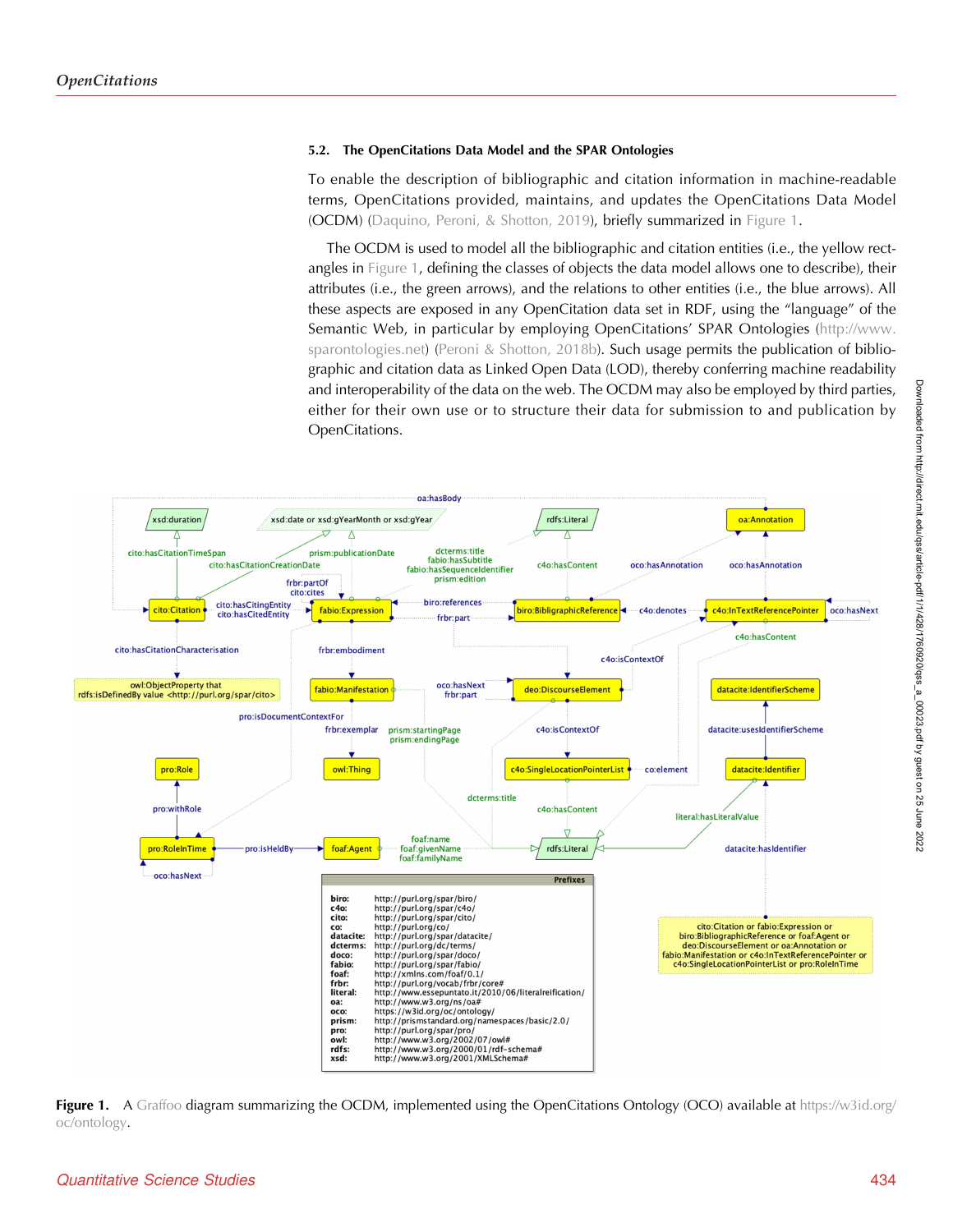The OCDM allows one to record information about

- published bibliographic resources (class fabio:Expression in [Figure 1\)](#page-6-0) that either cite or are cited by another published bibliographic resources or that contain citing/ cited entities (e.g., a journal containing an article or a book containing chapter);
- possible resource embodiments (class fabio: Manifestation in [Figure 1](#page-6-0)) defining the particular physical or digital format in which a bibliographic resource was made available;
- bibliographic references (class biro:BibliographicReference in [Figure 1](#page-6-0)), usually occurring in the reference list (and usually denoted by one or more in-text reference pointers within a citing bibliographic resource) of a citing entity, that references another bibliographic resource;
- responsible agents (class foaf:Agent in [Figure 1](#page-6-0)), such as people or organizations, having a certain role with respect to a bibliographic resource (e.g., an author of a paper or book or the publisher of a journal);
- the roles (class pro: RoleInTime in [Figure 1](#page-6-0)) held by an agent with respect to bibliographic resources (e.g., a person being both the author of an article and the editor of a book);
- the citations (class cito: Citation in [Figure 1](#page-6-0)) between pairs of bibliographic resources; and
- the external identifiers (class datacite: Identifier in [Figure 1\)](#page-6-0), such as DOI, ORCID, PubMedID, OCIs, associated with the bibliographic entities.

In November 2019, a new release of the OCDM was published, revised and extended with additional kinds of entities that enable the description of *in-text reference pointers* (class  $c4\circ$ : InTextRefefencePointer in [Figure 1](#page-6-0)) denoting bibliographic references—that is, the textual devices (e.g., "[1]" or "Peroni & Shotton 2019") that are embedded in the text of a document within the context of a particular sentence, paragraph, or section (which are kinds of discourse elements, defined by the class deo:DiscourseElement in [Figure 1](#page-6-0))—and the citations they instantiate (linked via annotations, defined by the class  $\circ a:$ Annotation in [Figure 1\)](#page-6-0), accompanied by a description of their functions (i.e., the reason why a bibliographic resource is cited; [Teufel, Siddharthan, & Tidhar, 2006](#page-16-0)).

# 5.3. The OpenCitations Data Sets

In terms of data, OpenCitations first developed the OCC ([http://opencitations.net/corpus](https://w3id.org/oc/index/api/v1); ([Peroni, Shotton, & Vitali, 2017\)](#page-16-0), a database of open downloadable bibliographic and citation data recorded in RDF and released under a Creative Commons CC0 public domain waiver ([https://creativecommons.org/publicdomain/zero/1.0/\)](https://w3id.org/oc/index/api/v1), which currently contains information about ∼14 million citation links to over 7.5 million cited resources. The current content of the OCC has been mainly derived from biomedical articles within the Open Access Subset of PubMed Central [\(https://www.ncbi.nlm.nih.gov/pmc/tools/openftlist/\)](https://w3id.org/oc/index/api/v1), harvested using the Europe PubMed Central REST API [\(https://europepmc.org/RestfulWebService](https://w3id.org/oc/index/api/v1)), and contains information described following the OCDM.

In addition and separately, OpenCitations is currently developing a number of Open Citation Indexes ([http://opencitations.net/index](https://w3id.org/oc/index/api/v1)), using the data openly available in third-party bibliographic databases. The first and largest of these is COCI ([http://opencitations.net/index/](https://w3id.org/oc/index/api/v1) [coci](https://w3id.org/oc/index/api/v1); [Heibi, Peroni, & Shotton, 2019a](#page-15-0)), which presently contains information encoded in RDF on more than 624 million citations, released under a CC0 waiver.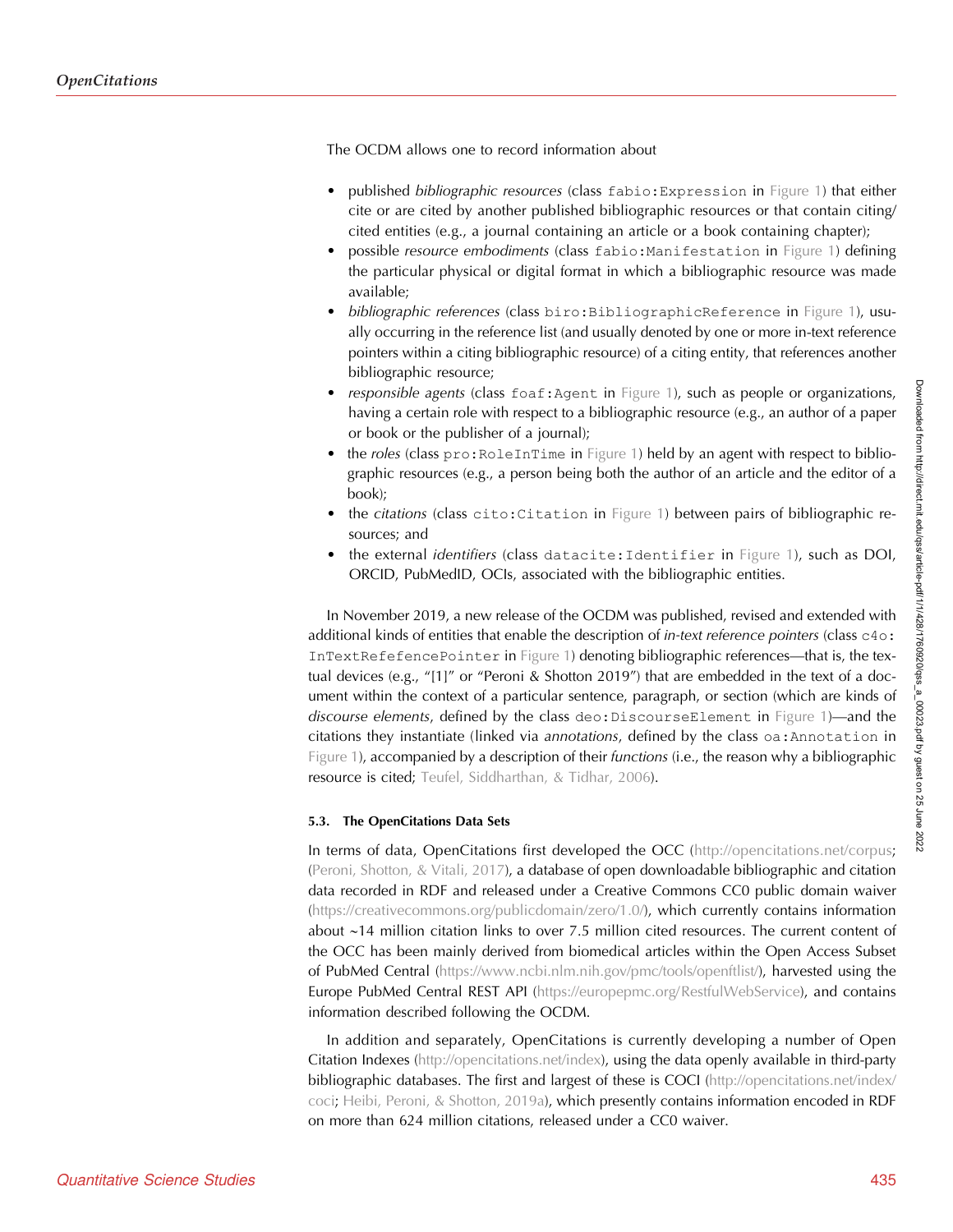The most recent index is the Crowdsourced Open Citation Index (CROCI; [http://opencitations.](https://w3id.org/oc/index/api/v1) [net/index/croci;](https://w3id.org/oc/index/api/v1) [Heibi, Peroni & Shotton, 2019b](#page-15-0)), which is designed to host citation data submitted by third parties—authors, editors, scholars—allowing them to upload to OpenCitations citation data that are not elsewhere openly available, such as from their own publications, journals, and reference collections, in an effort to fill the gap of missing citations from some publishers (particularly Elsevier) that are not presently available at Crossref as open material.

The indexes contain information about the citations themselves, in which the citations, instead of being considered as simple links, are treated as first-class data entities in their own right. This permits us to endow each citation with descriptive properties, such as the date on which the citation was created, its time span (i.e., the interval between the publication date of the cited entity and the publication date of the citing entity), and its type (e.g., whether or not it is a self-citation). An in-depth description of the definition and use of citations as first-class data entities is provided by [Shotton \(2018\)](#page-16-0). In contrast to the OCC, these indexes do not store metadata about the citing and cited bibliographic entities internally. Rather, these entities are identified in the indexes by their unique identifiers (e.g., DOIs), enabling bibliographic information to be retrieved on the fly upon request by means of the related API (see the operation "metadata" at <https://w3id.org/oc/index/api/v1> for additional information).

#### 5.4. Provenance Information

The provenance of a certain resource concerns "the people, institutions, entities, and activities involved in producing, influencing, or delivering a piece of data or a thing" and "is crucial in deciding whether information is to be trusted, how it should be integrated with other diverse information sources, and how to give credit to its originators when reusing it" ([Moreau &](#page-15-0) [Missier, 2013](#page-15-0)).

All the entities (bibliographic resources, citations, agents involved in the publication process, such as authors and publishers) included in the data sets released by OpenCitations are accompanied by provenance information, so as to keep track of the curatorial activities related to each entity, the curatorial agents involved, and the sources used to obtain such data. In addition, OpenCitations also tracks how the data related to its entities may have changed in time, to allow one to reconstruct the particular description status (or snapshot) of an entity at a specified time. This has been technically implemented by extending the Provenance Ontology ([Lebo, Sahoo, & McGuinness, 2013](#page-15-0)) with a SPARQL-based construct that has been inspired by existing works on change tracking mechanisms in documents created through word proces-sors, such as Microsoft Word and OpenOffice Writer ([Peroni, Shotton, & Vitali, 2016\)](#page-16-0).

## 5.5. OpenCitations Software

All the aforementioned data are made available in RDF ([Cyganiak, Wood, & Krötzsch, 2014\)](#page-15-0), this being the main format for expressing structured machine-readable data for the web, and are stored in specialized graph databases for RDF known as triplestores. OpenCitations provides open source software of generic applicability for searching, browsing, and querying its bibliographic and citation data [\(https://github.com/opencitations\)](http://opencitations.net/download). Thus, programmatic access to the OCC and COCI triplestores may be obtained using queries in SPARQL, the RDF query language ([Harris & Seaborne, 2013\)](#page-15-0), via their SPARQL endpoints, in JSON and CSV formats by using the OpenCitations REST API created using RAMOSE ([https://github.com/opencitations/](http://opencitations.net/download) [ramose](http://opencitations.net/download)), OpenCitations' application for creating REST APIs over SPARQL endpoints ([Heibi,](#page-15-0) [Peroni, & Shotton, 2019c\)](#page-15-0), or via HTTP requests in different formats (HTML, RDF/XML, Turtle, or JSON-LD, via content negotiation). The OpenCitations data sets can also be explored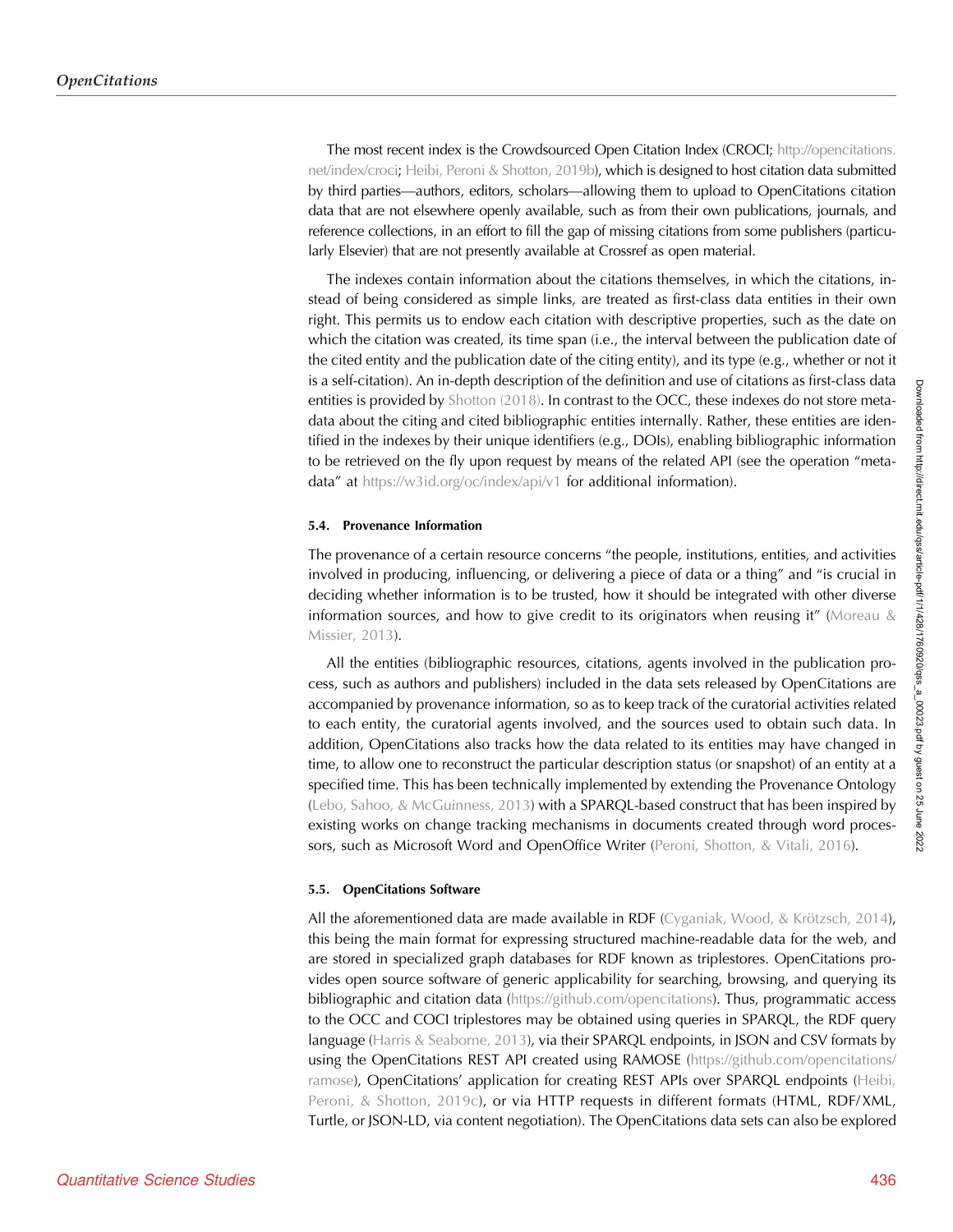by humans using OSCAR, the OpenCitations RDF Search Application ([https://github.com/](http://opencitations.net/download) [opencitations/oscar](http://opencitations.net/download)), employing author name, work title (or part thereof), or identifier (DOI, ORCID) as input, and the returned results can then be browsed using OSCAR's associated OpenCitations RDF Resource Browser ([https://github.com/opencitations/lucinda](http://opencitations.net/download)), LUCINDA. Metadata for individual bibliographic entities within OCC and citations within COCI can also be accessed via a simple web form using their individual URIs (e.g., [https://w3id.org/oc/corpus/br/1](http://opencitations.net/download)), and downloads of the entire OCC and COCI data sets are possible from dumps made periodically and stored on Figshare [\(http://opencitations.net/download\)](http://opencitations.net/download), so as to support large-scale scientometric analyses using the whole content of the data sets.

## 6. THE SUSTAINABILITY OF OPENCITATIONS

To build an infrastructure that is sustainable in the long term and follows pure Open Science principles, OpenCitations has adopted in full the Principles for Open Scholarly Infrastructures ([Bilder,](#page-15-0) [Lin, & Neylon, 2015\)](#page-15-0), which recommend three sets of principles to which open scholarly infrastructures should adhere, under the headings *Insurance*, Governance, and Sustainability.

## 6.1. Insurance

OpenCitations completely fulfills the requirements of [Bilder, Lin, & Neylon \(2015\)](#page-15-0) designed to ensure that the work of OpenCitations would survive should OpenCitations itself cease to exist. All the software released by OpenCitations is open, available on GitHub at [https://github.](https://github.com/opencitations) [com/opencitations](https://github.com/opencitations) and released with the ISC License [\(https://choosealicense.com/licenses/isc/\)](https://creativecommons.org/by/4.0/), which is a permissive free software license that allows maximum reuse of the software in different contexts, commercial or noncommercial. All the models (i.e., the OCDM and the SPAR Ontologies) used to describe the bibliographic and citation data provided OpenCitations are made available using a CC-BY license [\(https://creativecommons.org/licenses/by/4.0/\)](https://creativecommons.org/by/4.0/), whereas all the OpenCitations data are released using the CC0 waiver so as to maximize their reuse, and are obtainable by a variety of means, as described above.

Indeed, as all OpenCitations software and data are open and recorded using open standards, it is possible even now for third parties to take and reuse the data, or migrate it to new platforms, at any time. Finally, it is worth mentioning that OpenCitations does not hold nor will it seek to obtain a patent for any of its products.

## 6.2. Governance

OpenCitations is engaged with citation data covering the whole spectrum of the scholarly research domain. In addition, all the OpenCitations applications—such as OSCAR, LUCINDA, and RAMOSE [\(https://github.com/opencitations/ramose\)](https://github.com/opencitations/ramose) used to develop the aforementioned REST APIs—have been designed to be of generic usefulness and are made available in a manner that permits their reuse by members of the community in a plethora of different scenarios that need not be related in any way to bibliographic and citation data.

OpenCitations, as an independent infrastructure organization for open scholarship, is currently directed by its two directors, the authors of this article. For administrative convenience, it is managed by the Research Centre for Open Scholarly Metadata, an independent research center within the University of Bologna, which is itself, as a public Italian university, a nonprofit institution. The Research Centre has an International Board drawn from leaders within the main bibliographic stakeholder communities of relevance (librarians, bibliometricians, academics, data service providers, etc.) who have shown past solid commitment to open scholarship. The statutes of the Research Centre will ensure that OpenCitations' original aim of free provision of open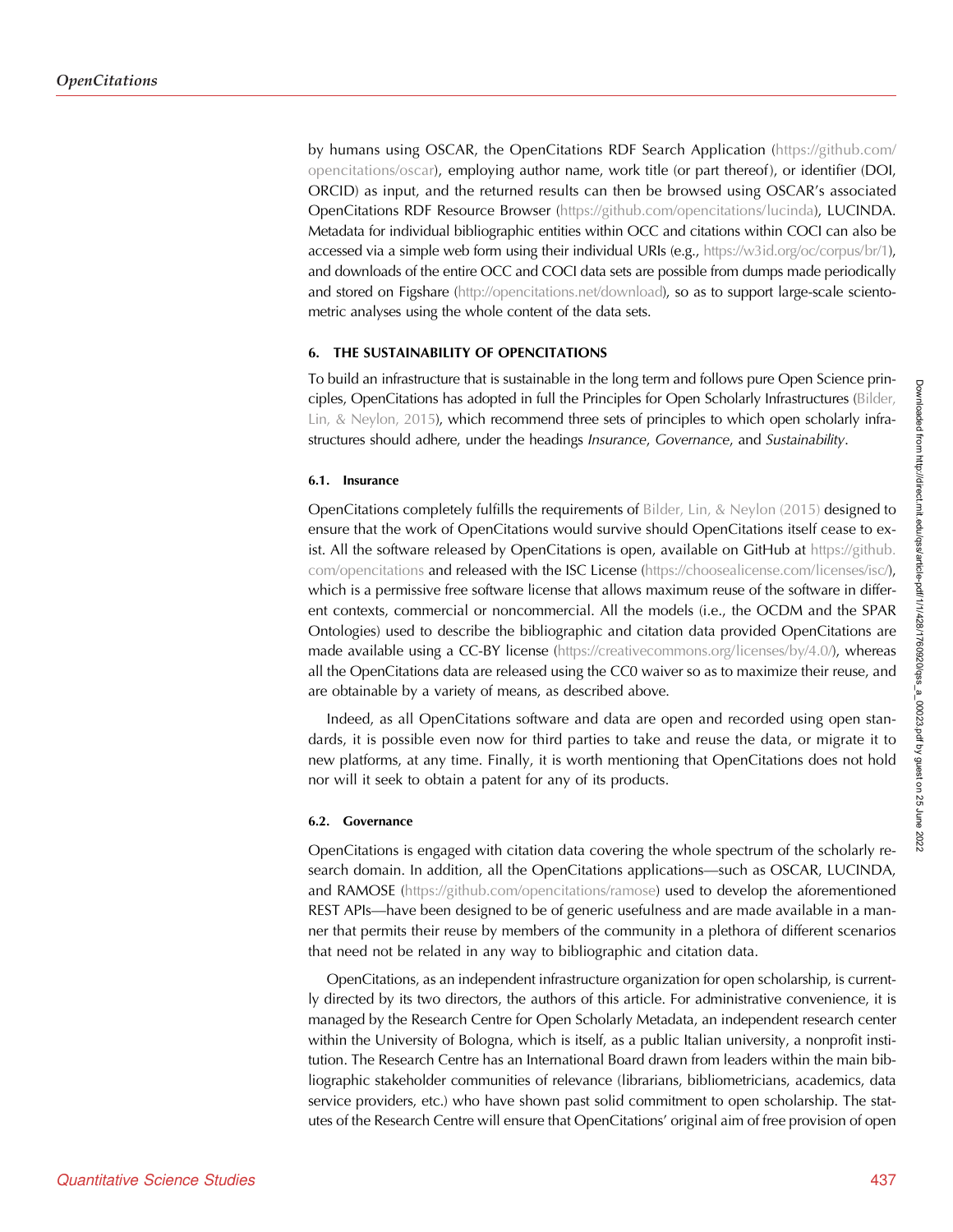bibliographic and citation data, services, and software is maintained and that OpenCitations as an organization cannot in future be taken over or controlled by commercial interests nor become involved in political, regulatory, legislative, or financial lobbying of any kind.

#### 6.3. Sustainability

So far, OpenCitations and its products have been funded by specific grants from different investors. In particular, the first OCC prototype was funded by a small one-year grant from JISC in 2010, which was awarded a six-month extension. There then followed a period without external funding, which ended with the award of a grant from the Alfred P. Sloan Foundation (<https://sloan.org>) for the OpenCitations Enhancement Project ([https://sloan.org/](https://investinopen.org) [grant-detail/8017\)](https://investinopen.org), funding we have used to achieve the current status of OpenCitations. We now have a new grant from the Wellcome Trust for a one-year project entitled "Open Biomedical Citations in Context Corpus," [\(https://wellcome.ac.uk/funding/people-and-projects/](https://investinopen.org) [grants-awarded/open-biomedical-citations-context-corpus](https://investinopen.org)), that started on July 1, 2019.

OpenCitations will continue to apply for targeted grants for specific projects, either alone or with partners, by participating in H2020 calls and approaching additional funders and organizations, including the Alfred P. Sloan Foundation, the Chan-Zuckerberg Initiative ([https://](https://investinopen.org) [chanzuckerberg.com](https://investinopen.org)), and the Arcadia Fund [\(https://www.arcadiafund.org.uk\)](https://investinopen.org).

Because all OpenCitations' data and services are open, it has nothing to sell or against which to charge membership fees. Furthermore, OpenCitations' basic philosophy that all its data and services should be free mitigates against any form of "freemium" income generation. Long-term sustainability for OpenCitations thus requires ongoing support from the scholarly community, perhaps following the SCOSS ([http://scoss.org](https://investinopen.org)) and the Invest in Open Infrastructure [\(https://investinopen.org\)](https://investinopen.org) models of crowdsourced support from stakeholders within the open scholarship community, or alternatively by "adoption" by one or more major scholarly libraries, philanthropists, or academic funding agencies, with those institutions or individuals thus gaining credit for supporting OpenCitations in conformity with their missions and goals. OpenCitations is no different from any other open infrastructure organization that provides free data services of value, such as PubMed, Europe PubMed Central, or the Protein Data Bank.

We are therefore delighted to announce that OpenCitations has been selected by the SCOSS board for its second round of crowdfunding support, as OpenCitations aligns well with Open Science goals and is an innovative service; open citation data are important to the community because they could support change in research assessment, and, if successful, could be a game changer by challenging established proprietary citation services. Starting in January 2020, SCOSS will invite research organizations, scholarly institutions, and funders of all sizes throughout the world to contribute financially in proportion to their size and ability to sustain OpenCitations' operations over the next three years as it transitions into a global scholarly infrastructure organization with a secure financial footing. As directors of OpenCitations, we invite and encourage you to support OpenCitations through this SCOSS initiative.

If OpenCitations continues to expand its coverage of the scholarly domain as it has been doing (from ∼14 million to over 624 million citations in the past two years), so as to offer a genuine alternative in terms of coverage to the extensive citation data offered by WoS and Scopus (WoS has over a billion citations), then it stands every chance of attracting financial support from university libraries and other scholarly institutions at a fraction of the cost of their current subscriptions to those commercial citation indexes.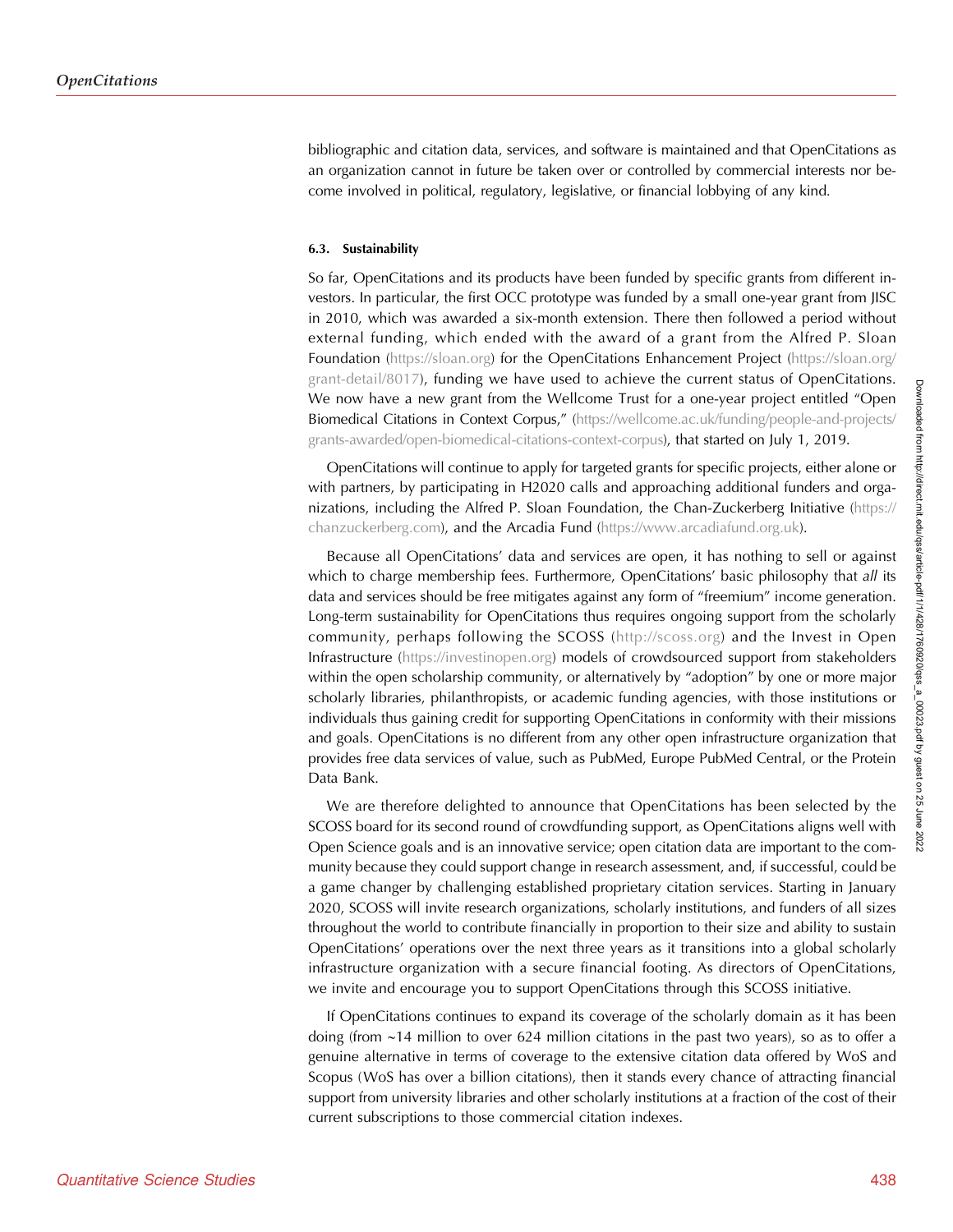# 7. USAGE STATISTICS

In the past year, the OpenCitations website, with all its services and pages, has been accessed more than 3.1 million times by more than 68,000 unique visitors (identified by their IP addresses)—we have excluded from these counts all accesses made by automated agents and bots. Specifically, the number of accesses made between April 2018 and March 2019 (inclusive) is shown in Figure 2, listing five main categories of information access services available in the website: the direct HTTP access to a particular bibliographic resource and/or citation ("HTTP\_CONT\_NEG"), the search/browse interfaces ("INTERFACE"), the REST APIs ("API"), SPARQL queries to the endpoints ("SPARQL"), and "other" (visits to the OpenCitations homepage and other web pages). It is worth mentioning that the APIs were formally introduced in June 2018, following a few internal experiments run in May 2018. They have rapidly become the main service used for querying the citation data available in OpenCitations.

These data are complemented by the chart shown in [Figure 3](#page-12-0), which shows the number of requests from different countries worldwide (identified by the IP addresses of the requests). As is clear from the diagram, those countries making the most requests were Italy, Poland, and the United States, followed by Brazil, France, the Netherlands, and Spain, then China, Germany, India, and the UK.

In [Figure 4,](#page-12-0) we show the statistics concerning the OpenCitations resources made available on Figshare (i.e., the dumps of the data sets made available by OpenCitations, as well as the definition documents). In the past year, these Figshare documents have obtained more than 20,000 views and 3,000 downloads overall.

All the CSV data used to create the foregoing charts are available in [OpenCitations \(2019\)](#page-15-0).

# 8. ADOPTION OF OPENCITATIONS BY THE COMMUNITY

The open citation data published by OpenCitations will benefit all scholars and researchers, particularly those who are not members of the elite club of research universities that can afford subscription access to WoS and Scopus. These data are of particular value to bibliometricians because they not only permit open research but also allow republication of the actual data



**Figure 2.** The overall number of accesses to the OpenCitations website pages and services in the past year, month by month. "HTTP\_CONT\_NEG" (i.e., HTTP content negotiation) indicates direct access to stored resources by means of their HTTP URI, "INTERFACE" indicates the use of web interfaces for browsing and searching bibliographic and citation data, "API" shows the calls to the various OpenCitations REST APIs, "SPARQL" indicates the calls to the OpenCitations SPARQL endpoints, and "OTHER" lists the accesses made to all the other resources. Note that the y-axis is logarithmic.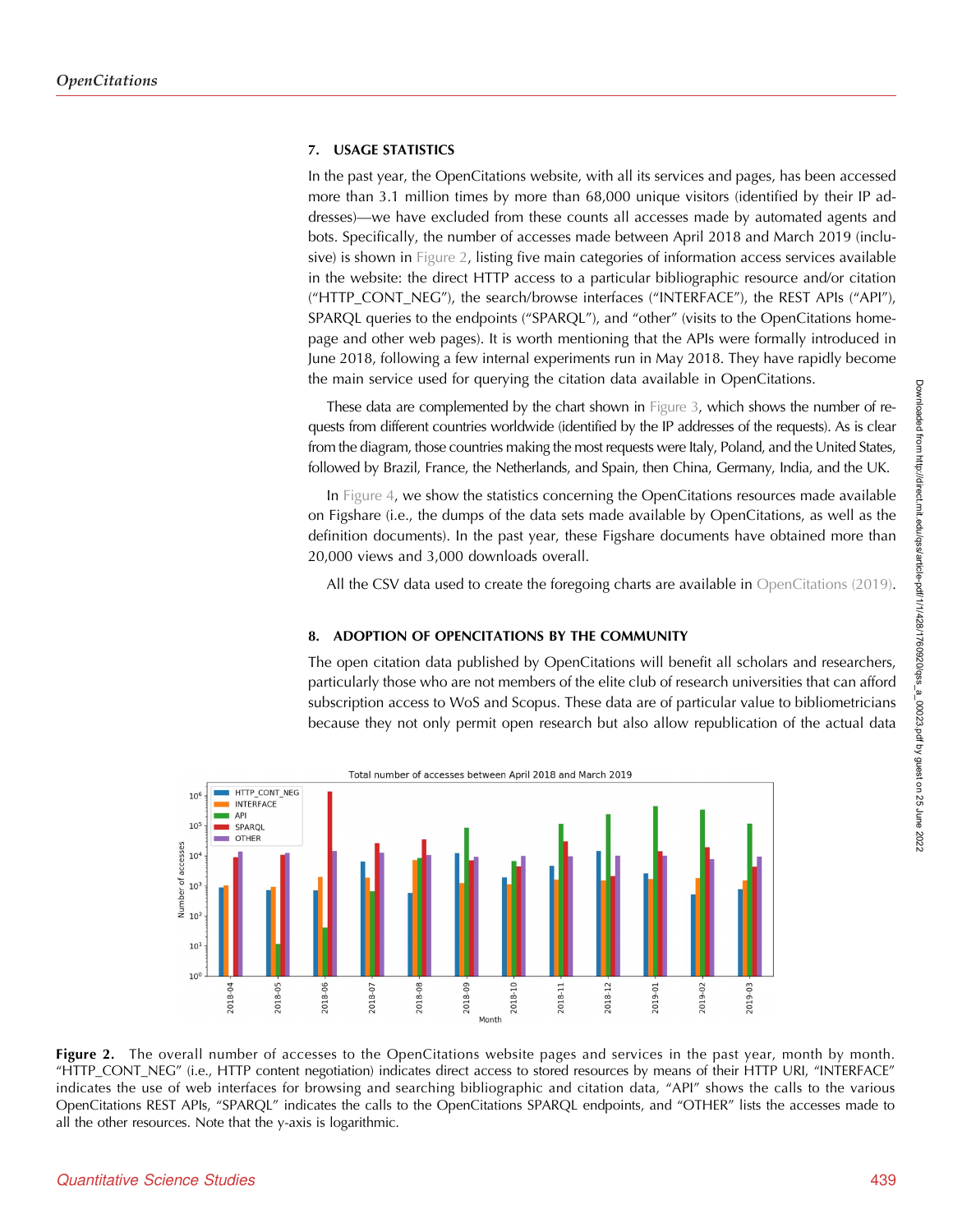<span id="page-12-0"></span>

**Figure 3.** The map showing the relative frequency of accesses to the OpenCitations website in the last year, from April 2018 to March 2019, organized by country. Only a few countries worldwide, colored in white, did not access the website in the past year.

upon which the research findings are based, thus enabling the reproducibility of bibliometrics and scientometrics studies. This is rarely possible when the research is based on data from proprietary citation indexes. Such scholars will now be able to pursue their studies with greater freedom, following reference trails through the citation network without hindrance, and have their own publications more easily found, discussed, and cited.

In recent years, several researchers have already used the data provided by OpenCitations for such studies. For instance, Kamiń[ska \(2017\)](#page-15-0) published a case study showing the possibilities of running bibliometric analysis on the open citation data of PLOS One articles available in the OCC. COCI data, downloaded from the CSV dump available at <http://opencitations.net/download>, have also been used in at least three bibliometric studies recently. During the LIS Bibliometrics 2019



Figure 4. The overall number of views and downloads to all the OpenCitations resources stored in Figshare—mainly data set dumps and definition documents.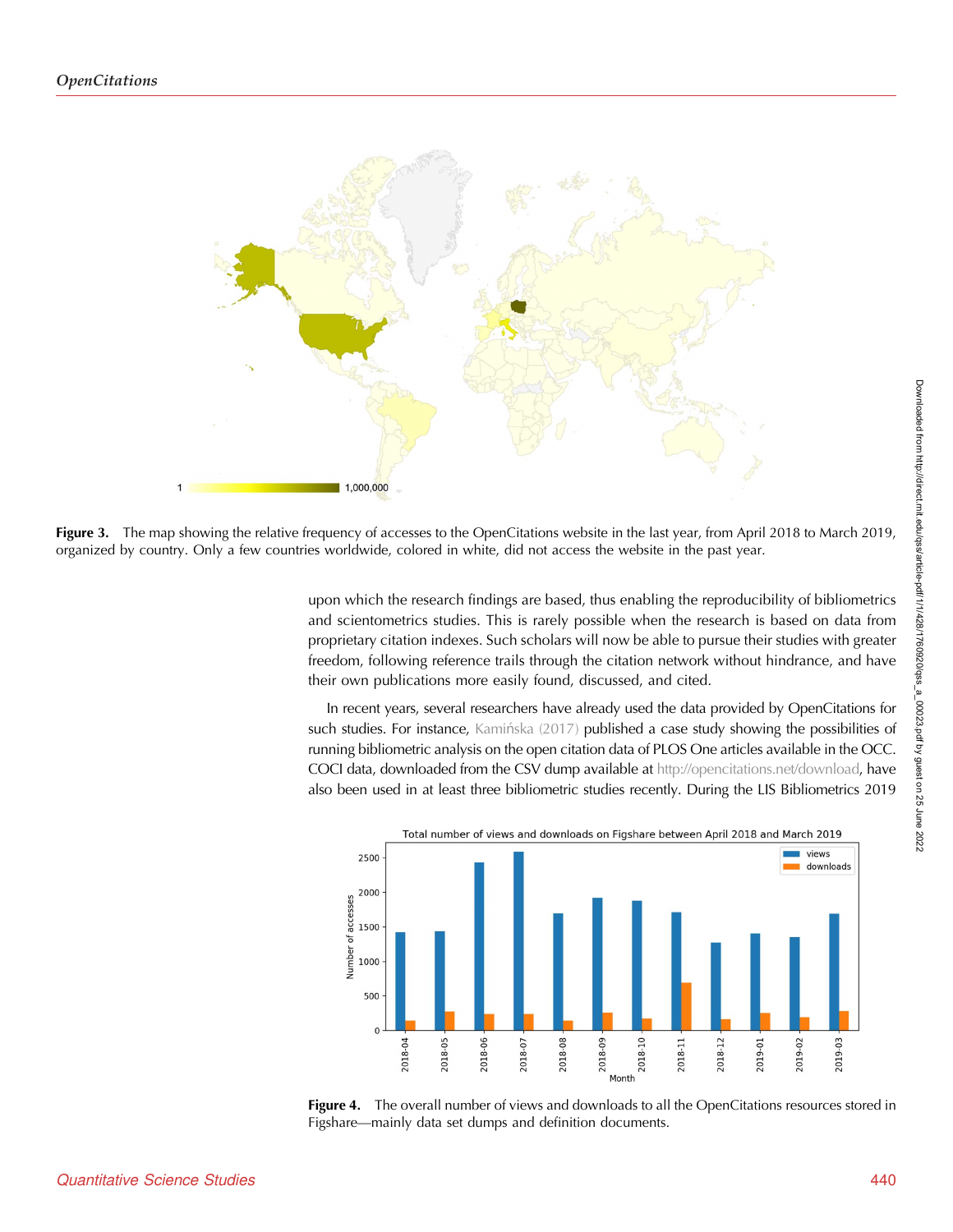Event, [Pearson \(2019\)](#page-15-0) presented a study run on publications by scholars at the University of Manchester that used COCI to retrieve citations between these publications to investigate possible cross-discipline and cross-department potential collaborations. Similarly, COCI data were used to conduct an experiment on the latest Italian Scientific Habilitation (the national exercise that evaluates whether a scholar is appropriate to receive an associate/full professorship position in an Italian university), which aimed at trying to replicate some of the outcomes of this evaluation exercise for the Computer Science research field using only open scholarly data, including the citations available in COCI, rather than citation data from subscription services [\(Di Iorio, Peroni, & Poggi, 2019\)](#page-15-0). Finally, COCI has also been used to explore the roles of books in scholarly communication ([Zhu et al., 2019\)](#page-16-0).

OpenCitations data have also been used by several tools dedicated to the visualization of citation graphs and other scholarly networks. VOSviewer [\(van Eck & Waltman, 2010\)](#page-16-0) ([http://](http://excite.west.uni-koblenz.de) [www.vosviewer.com](http://excite.west.uni-koblenz.de)) is a software tool, developed at the Leiden University's Centre for Science and Technology Studies (CWTS), for constructing and visualizing bibliometric networks, which may include journals, researchers, or individual publications and may be constructed based on citation, bibliographic coupling, cocitation, and coauthorship relations. Starting from version 1.6.10 (released on January 10, 2019), VOSviewer can now directly use citation data stored in COCI, retrieved by means of the COCI REST API. Citation Gecko ([http://citationgecko.com\)](http://excite.west.uni-koblenz.de) and OCI Graphe ([https://dossier-ng.univ-st-etienne.fr/scd/www/oci/](http://excite.west.uni-koblenz.de) OCI graphe accueil.html) are two other examples of web tools that allow one to map a research citation network using some initial seed articles. Both of them use COCI data (accessed via the REST API) to generate the citation network shown in the browser. An alternative visualization tool is VisualBib [\(http://visualbib.uniud.it/](http://excite.west.uni-koblenz.de); [Corbatto & Dattolo, 2018\)](#page-15-0), which uses the data in the OCC, among others, to support researchers who wish to create, refine, and visualize a bibliography from a small set of significant papers or a restricted number of authors.

In addition to the aforementioned activities, OpenCitations is currently collaborating with a number of academic projects related to the management of bibliographic and citation data, to both promote the use of the OCDM and provide a publication venue for the citation data that these projects are liberating from the scholarly literature. Among these, it is particularly worth mentioning the Venice Scholar Index [\(https://venicescholar.dhlab.epfl.ch](http://excite.west.uni-koblenz.de)), the Linked Open Citations Database (LOC-DB; [https://locdb.bib.uni-mannheim.de](http://excite.west.uni-koblenz.de); [Lauscher et al., 2018\)](#page-15-0), and the EXCITE Project [\(http://excite.west.uni-koblenz.de](http://excite.west.uni-koblenz.de); [Hosseini et al., 2019\)](#page-15-0).

## 9. CONCLUSIONS AND FUTURE DEVELOPMENTS

The main goal of OpenCitations is to provide open scholarly bibliographic and citation data and related services to all possible users, to allow anyone to use such data for any purpose. So far, OpenCitations has released more than 624 million citations and created several interfaces for facilitating their consumption. However, the plan for the next couple of years is to expand the existing citation data available, as well as to create new data sets to serve additional needs.

In particular, following the success of COCI, OpenCitations will release the following new indexes of existing open citation data sets: the OpenCitations Index of open Wikidata citations (WOCI), the OpenCitations Index of open DataCite citations (DOCI), and the OpenCitations Index of open citations within the Dryad Data Repository (DROCI). This will allow OpenCitations to extend hugely the breadth of coverage of citation data available in its indexes.

In a major new initiative to be undertaken in collaboration with experts in bibliometrics and scientometrics, OpenCitations will next develop **OpenCitations Meta**, a new database containing additional metadata relating to scholarly publications, which will include many of the kinds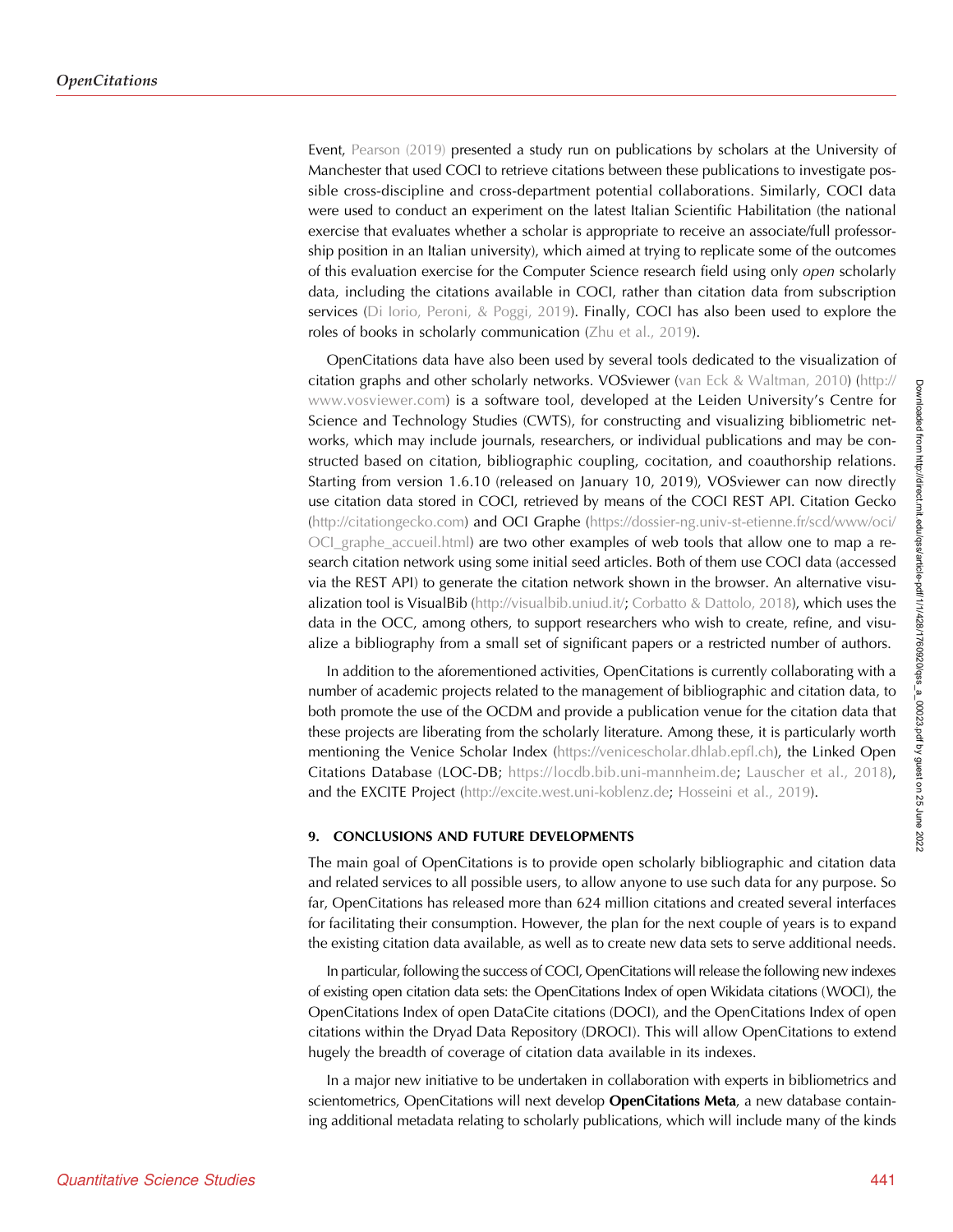of information described in the OCDM but currently lacking in the OCC, specifically including publications' abstracts, keywords, author affiliations, and funding details, information of crucial value for informed bibliometric analyses of research. This information will be of particular interest to universities and research institutes wishing to evaluate the output of their own scholars. In addition, this new database has a crucial role for improving the existing OpenCitations APIs, because it would allow more complex calls on them. It will also reduce the waiting time presently experienced by users while our systems pause for responses from external API services (e.g., the Crossref API [\[https://api.crossref.org](https://api.crossref.org)]) to retrieve the metadata of the bibliographic resources involved in a citation.

By storing such extended bibliographic metadata "in house" in OpenCitations Meta, we will be able to offer a faster and richer service. Additionally, it will avoid duplication of data by efficiently permitting us to keep in the Meta database a single copy of the metadata for each of the bibliographic entities involved as citing or cited entities in the different OpenCitations' citation indexes, because these same citing and cited entities may be referenced independently within the different indexes, from Crossref references, Wikidata references, DataCite references, etc.

These developments should be understood as a radical refocusing of OpenCitation's data provision strategy. Initially, the OCC was conceived as a single database that would contain all our bibliographic and citation information. Now, with the developments of (a) the OpenCitations Indexes containing citation data but not metadata about the citing and cited bibliographic entities, (b) the proposed OpenCitations Meta database that will contain bibliographic metadata but not citation data, and (c) the new OpenCitations database to be developed as part of our funded Wellcome Trust project that will house textual fragments that constitute the citation contexts of each in-text citation occurrence—see [Peroni \(2018\)](#page-16-0) for additional information—we are moving to a federated system of interoperable and complementary OpenCitations triplestore resources—following the guidelines in [COAR WG Next Generation Repositories \(2017\).](#page-15-0)

This is because, as OpenCitations' coverage of the global citation landscape expands, it will become technically inappropriate to handle and maintain everything (metadata, citations, reference lists, in-text reference contexts, abstracts, etc.) within a single repository. Better to organize each specific data type within one of a set of complementary and interoperable repositories, each encoding data in RDF according to the (expanded) OCDM and all searchable using federated SPARQL queries.

This segregation of distinct data types into different triplestore repositories can then, in future, be extended. And these different repositories can, if necessary, be maintained on different computers at different locations across the internet or in the cloud, equipped with different hardware according to the specific needs of each repository. General interoperability will be guaranteed by means of SPARQL and its federated service for queries, by using the same generic data model (i.e., the OCDM) and employing standard web and Semantic Web protocols and standards for describing all these data.

In future, the OpenCitations "New Corpus" will thus be a set of federated SPARQL-based and OCDM-encoded repositories, each describing a specific type of data, that can talk with each other.

Our plan is to continue to use the original OCC database itself as a kind of experimental sandbox [\(https://en.wikipedia.org/wiki/Sandbox\\_\(software\\_development\)\)](https://viaf.org) in which all the data types handled by OpenCitations can be stored together and over which we can test new software and new extensions to the OCDM on a known large but finite set of meaningful papers and their references harvested primarily from the OA subset of Europe PubMed Central.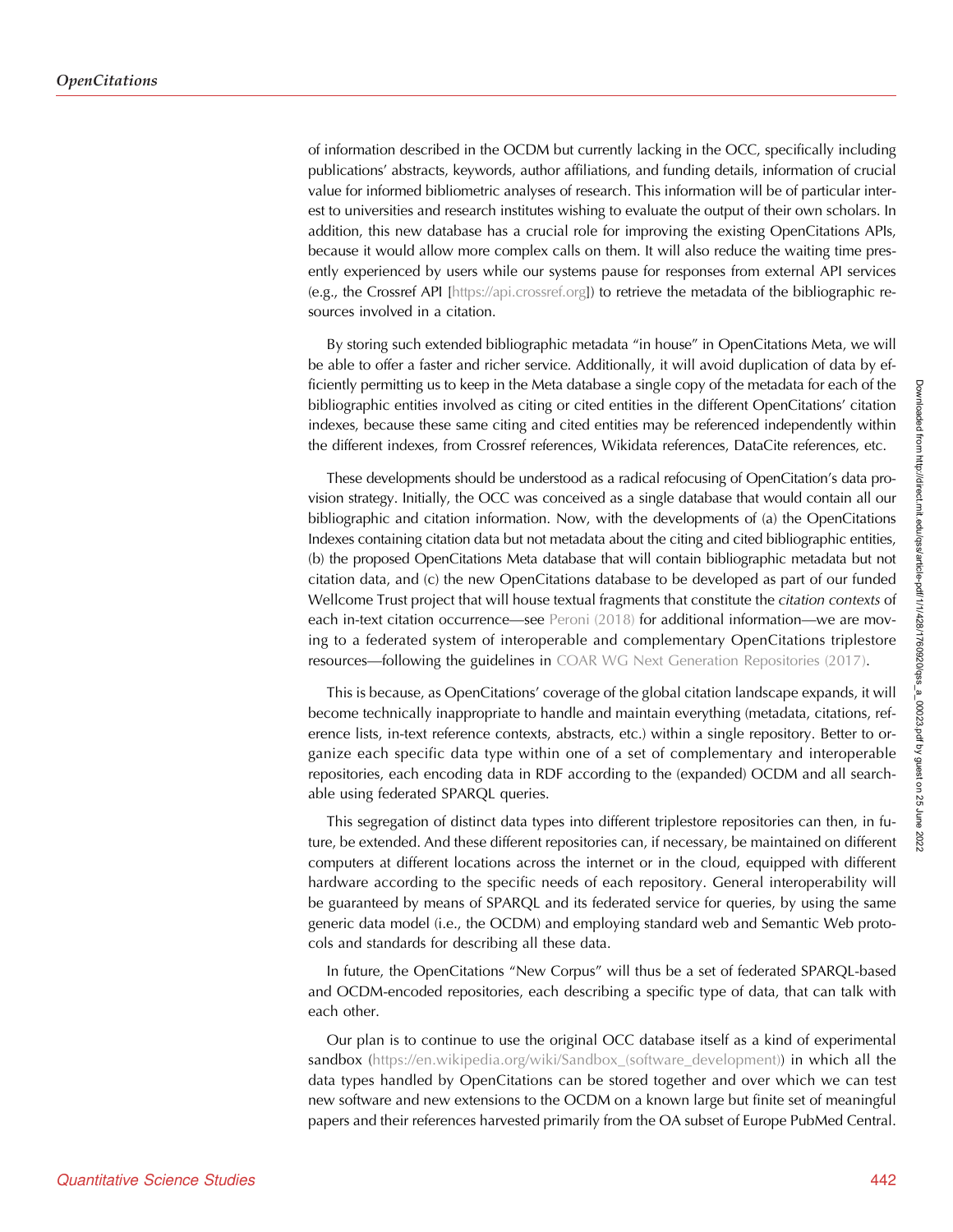<span id="page-15-0"></span>This approach of using a set of complementary and interoperable repositories searchable using federated SPARQL queries opens the possibility of wider information federation between those resources maintained by OpenCitations and similar interoperable open resources maintained by third parties. Those might provide, for example, information about the publication types of journal items (research articles, comment and opinion pieces, corrigenda, reviews, etc.) in one repository that might be maintained by Crossref; authors, their ORCID and/or the Virtual International Authority File (VIAF, [https://viaf.org\)](https://viaf.org) identifiers and current and past institutional affiliations in another repository, ideally maintained by ORCID and VIAF themselves; or the geographical focus of published infectious disease reports in yet a third, possibly maintained by WHO. Those resources would be maintained by third parties, thereby spreading the load of providing open scholarly information, and what would unite them would be their use of Semantic Web technologies, SPARQL, and the common data model.

## COMPETING INTEREST

The authors are the directors of OpenCitations, the subject of this paper.

#### **REFERENCES**

- Bilder, G., Lin, J., & Neylon, C. (2015). Principles for open scholarly infrastructures. Figshare. <https://doi.org/10.6084/m9.figshare.1314859>
- Bizer, C., Heath, T., & Berners-Lee, T. (2009). Linked data—The story so far. International Journal on Semantic Web and Information Systems, 5(3), 1–22. [https://doi.org/10.4018/jswis.](https://doi.org/10.4018/jswis.2009081901) [2009081901](https://doi.org/10.4018/jswis.2009081901)
- COAR WG Next Generation Repositories. (2017). Behaviours and technical recommendations of the COAR Next Generation Repositories working group. Retrieved from [https://www.coar](https://www.coar-repositories.org/files/NGR-Final-Formatted-Report-cc.pdf)[repositories.org/files/NGR-Final-Formatted-Report-cc.pdf](https://www.coar-repositories.org/files/NGR-Final-Formatted-Report-cc.pdf)
- Corbatto, M., & Dattolo, A. (2018). A web application for creating and sharing visual bibliographies. In A. González-Beltrán, F. Osborne, S. Peroni, & S. Vahdati (Eds.), Semantics, Analytics, Visualization (pp. 78–94). [https://doi.org/10.1007/978-3-030-](https://doi.org/10.1007/978-3-030-01379-0_6) [01379-0\\_6](https://doi.org/10.1007/978-3-030-01379-0_6)
- Cyganiak, R., Wood, D., & Krötzsch, M. (2014). RDF 1.1 concepts and abstract syntax. Retrieved from [https://www.w3.org/TR/](https://www.w3.org/TR/rdf11-concepts/) [rdf11-concepts/](https://www.w3.org/TR/rdf11-concepts/)
- Daquino, M., Peroni, S., & Shotton, D. (2019). The OpenCitations data model. Figshare. [https://doi.org/10.6084/m9.figshare.](https://doi.org/10.6084/m9.figshare.3443876) [3443876](https://doi.org/10.6084/m9.figshare.3443876)
- Di Iorio, A., Peroni, S., & Poggi, F. (2019). Open data to evaluate academic researchers: An experiment with the Italian Scientific Habilitation. Proceedings of the 17th International Conference on Scientometrics and Informetrics (ISSI 2019). [http://arxiv.org/](http://arxiv.org/abs/1902.03287) [abs/1902.03287](http://arxiv.org/abs/1902.03287)
- Ferguson, C., McEntrye, J., Bunakov, V., Lambert, S., van der Sandt, S., Kotarski, R., … McCafferty, S. (2018). Survey of current PID services landscape (deliverable No. D3.1). Retrieved from [https://www.project-freya.eu/en/deliverables/freya\\_d3-1.pdf](https://www.project-freya.eu/en/deliverables/freya_d3-1.pdf)
- Harris, S., & Seaborne, A. (2013). SPARQL 1.1 query language. Retrieved from <https://www.w3.org/TR/sparql11-query/>
- Heibi, I., Peroni, S., & Shotton, D. (2019a). COCI, the OpenCitations Index of Crossref open DOI-to-DOI citations. Scientometrics, 121(2), 1213–1228. [https://doi.org/10.1007/s11192-](https://doi.org/10.1007/s11192-019-03217-6) [019-03217-6](https://doi.org/10.1007/s11192-019-03217-6)
- Heibi, I., Peroni, S., & Shotton, D. (2019b). Crowdsourcing open citations with CROCI—an analysis of the current status of open citations, and a proposal. Proceedings of the 17th International

Conference on Scientometrics and Informetrics (ISSI 2019). <http://arxiv.org/abs/1902.02534>

- Heibi, I., Peroni, S., & Shotton, D. (2019c). Enabling text search on SPARQL endpoints through OSCAR. Data Science, 2(1-2), 205-227. <https://doi.org/10.3233/DS-190016>
- Hosseini, A., Ghavimi, B., Boukhers, Z., & Mayr, P. (2019). EXCITE—A toolchain to extract, match and publish open literature references. Presented at the 19th ACM/IEEE on Joint Conference on Digital Libraries, Urbana-Champaign, Illinois, US. Retrieved from [https://philippmayr.github.io/papers/](https://philippmayr.github.io/papers/JCDL2019-EXCITE-demo.pdf) [JCDL2019-EXCITE-demo.pdf](https://philippmayr.github.io/papers/JCDL2019-EXCITE-demo.pdf)
- Hutchins, B. I., Baker, K. L., Davis, M. T., Diwersy, M. A., Haque, E., Harriman, R. M., … Santangelo, G. M. (2019). The NIH Open Citation Collection: A public access, broad coverage resource. PLOS Biology, 17(10), e3000385. [https://doi.org/10.1371/journal.](https://doi.org/10.1371/journal.pbio.3000385) [pbio.3000385](https://doi.org/10.1371/journal.pbio.3000385)
- Kamińska, A. M. (2017). PLOS ONE—A case study of citation analysis of research papers based on the data in an open citation index (The OpenCitations Corpus). Zenodo. [https://doi.org/](https://doi.org/10.5281/zenodo.1066316) [10.5281/zenodo.1066316](https://doi.org/10.5281/zenodo.1066316)
- Lauscher, A., Eckert, K., Galke, L., Scherp, A., Rizvi, S. T. R., Ahmed, S., … Klein, A. (2018). Linked open citation database: Enabling libraries to contribute to an open and interconnected citation graph. Proceedings of the 18th ACM/IEEE on Joint Conference on Digital Libraries—JCDL 2018, 109–118. [https://](https://doi.org/10.1145/3197026.3197050) [doi.org/10.1145/3197026.3197050](https://doi.org/10.1145/3197026.3197050)
- Lebo, T., Sahoo, S., & McGuinness, D. (2013). PROV-O: The PROV ontology. W3C recommendation. World Wide Web Consortium. Retrieved from <https://www.w3.org/TR/prov-o/>
- Moreau, L., & Missier, P. (2013). PROV-DM: The PROV data model. W3C recommendation. World Wide Web Consortium. Retrieved from <http://www.w3.org/TR/prov-dm/>
- OpenCitations. (2019). Data about website accesses and Figshare views and downloads from April 2018 to March 2019. Figshare. <https://doi.org/10.6084/m9.figshare.8050352.v2>
- Pearson, S. (2019). Using open citation data to identify new research opportunities. Retrieved from [https://blog.research](https://blog.research-plus.library.manchester.ac.uk/2019/03/04/using-open-citation-data-to-identify-new-research-opportunities/)[plus.library.manchester.ac.uk/2019/03/04/using-open-citation](https://blog.research-plus.library.manchester.ac.uk/2019/03/04/using-open-citation-data-to-identify-new-research-opportunities/)[data-to-identify-new-research-opportunities/](https://blog.research-plus.library.manchester.ac.uk/2019/03/04/using-open-citation-data-to-identify-new-research-opportunities/)